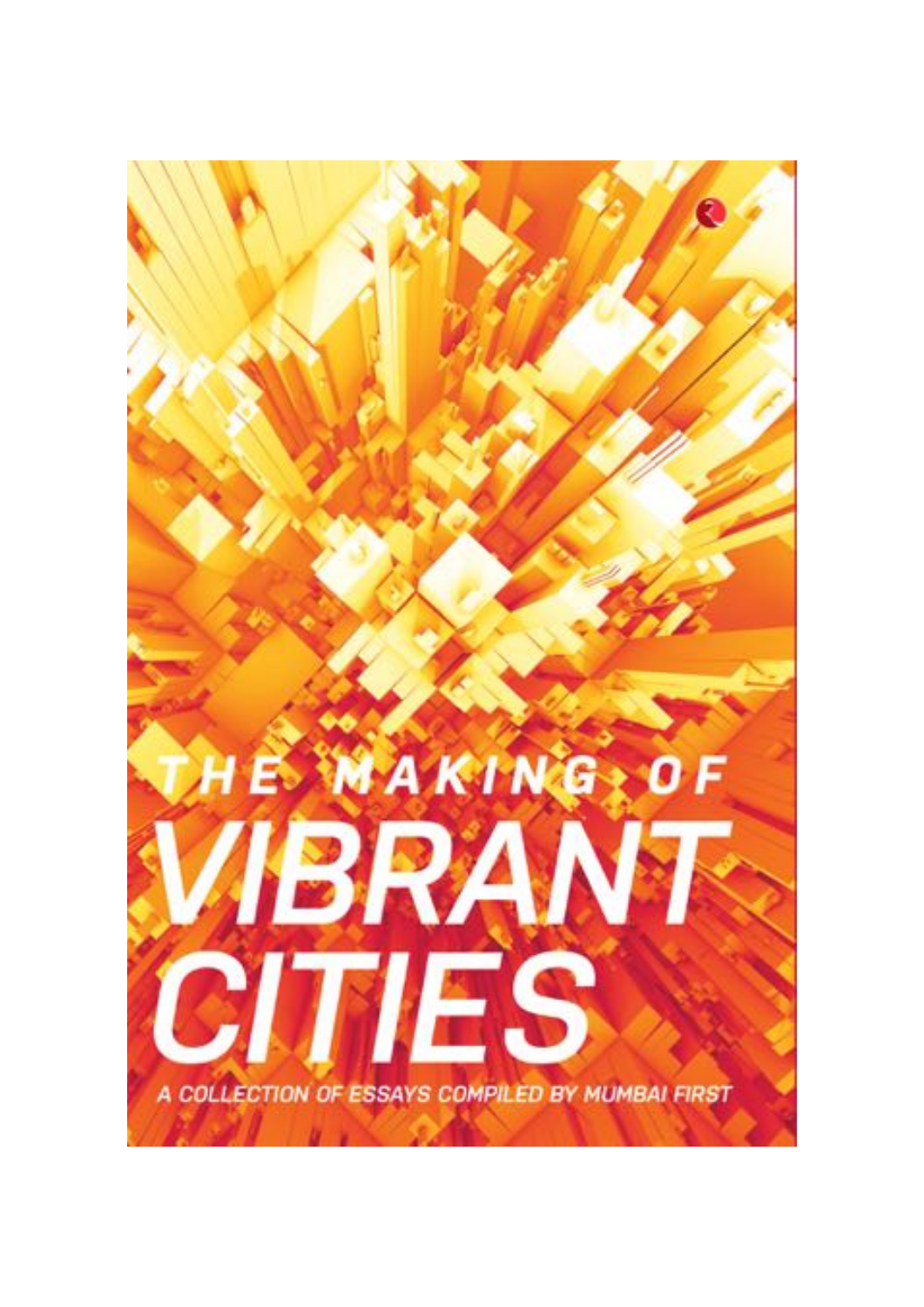# THE MAKING OF **VIBRANT CITIES**

A COLLECTION OF ESSAYS COMPILED BY MUMBAI FIRST

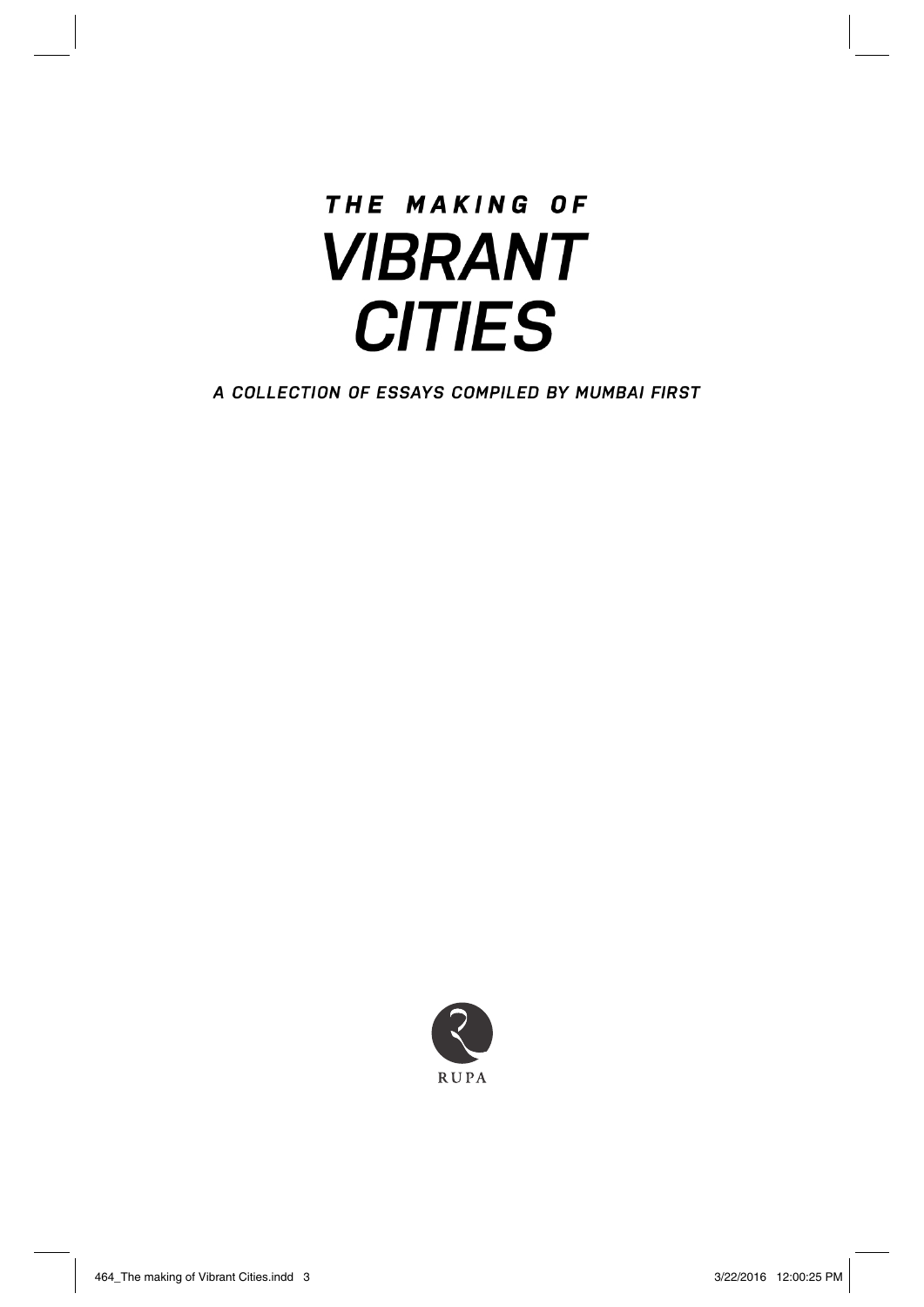Published by Rupa Publications India Pvt. Ltd 2016 7/16, Ansari Road, Daryaganj New Delhi 110002

Sales centres: Allahabad Bengaluru Chennai Hyderabad Jaipur Kathmandu Kolkata Mumbai

Edition Copyright © Mumbai First 2016 Foreword Copyright © N.K. Nayar 2016 The copyright for individual essays vests with the respective authors.

The views and opinions expressed in this book are the authors' own and the facts are as reported by them which have been verifed to the extent possible, and the publishers are not in any way liable for the same.

All rights reserved.

No part of this publication may be reproduced, transmitted, or stored in a retrieval system, in any form or by any means, electronic, mechanical, photocopying, recording or otherwise, without the prior permission of the publisher.

ISBN: 978-81-291-3964-1

First impression 2016

10 9 8 7 6 5 4 3 2 1

The moral right of the authors has been asserted.

Printed at Parksons Graphics Pvt. Ltd, Mumbai.

This book is sold subject to the condition that it shall not, by way of trade or otherwise, be lent, resold, hired out, or otherwise circulated, without the publisher's prior consent, in any form of binding or cover other than that in which it is published.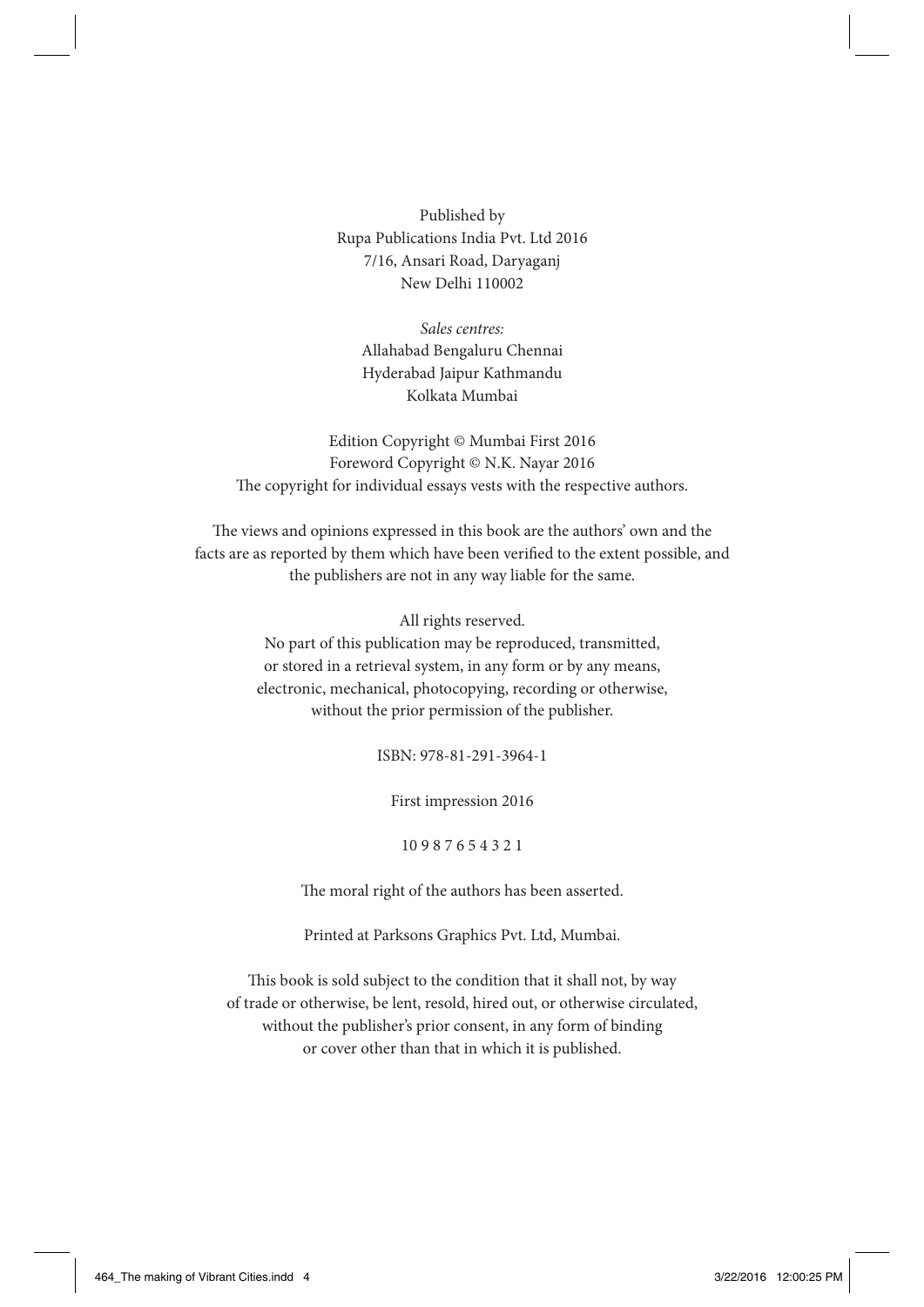## **Contents**

| Foreword                                                                                                         | ix |
|------------------------------------------------------------------------------------------------------------------|----|
| N.K. Nayar                                                                                                       |    |
| A: UNDERSTANDING THE URBAN RENAISSANCE                                                                           |    |
| India's Need for a Deeper Understanding of Diverse<br><b>Urbanization Patterns</b><br>Roopa Purushothaman        | 3  |
| The Impact of Urban Development on India and South Asia<br>Onno Ruhl                                             | 10 |
| The Role of PPPs in City Transformation<br>Shishir Joshi                                                         | 32 |
| Using Technology to Equalize the Society<br>K. Yatish Rajawat                                                    | 39 |
| <b>B: GOVERNING CITIES BETTER</b>                                                                                |    |
| Good Governance for Metropolitan Areas<br>Rudiger Ahrend, Soo-Jin-Kim, Alexander C. Lembcke and<br>Abel Schumann | 45 |
| <b>Bricks and Mortals</b><br>Gary Sharkey                                                                        | 52 |
| Citizenship in India and China: A Comparison<br>Xuefei Ren                                                       | 59 |
| A 10-Point Programme to Transform India's Urban Governance<br>Sunali Rohra                                       | 64 |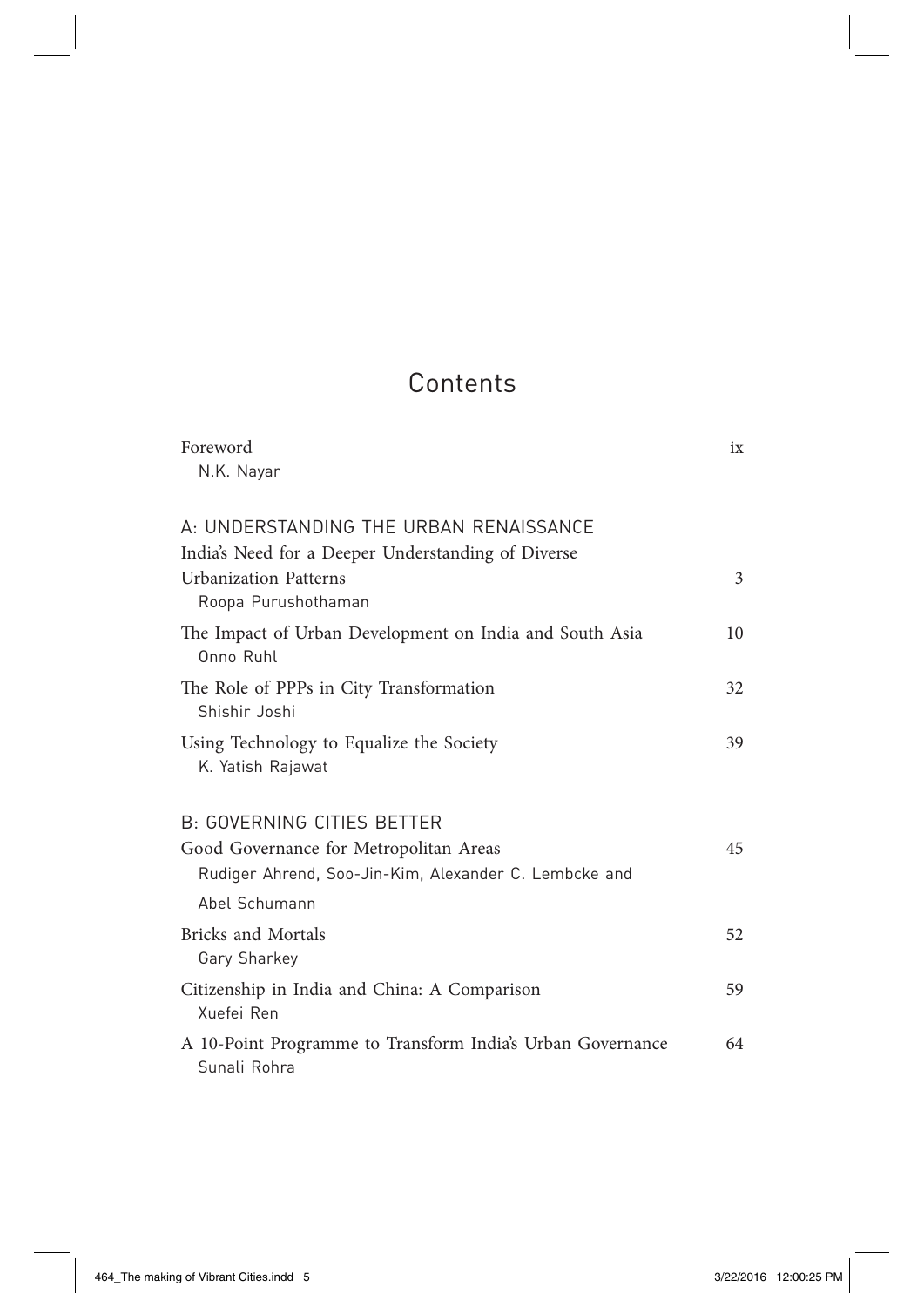| Understanding Urban Governance in China, India and Brazil<br>Yue Zhang                                             |     |  |  |  |
|--------------------------------------------------------------------------------------------------------------------|-----|--|--|--|
| Shaping Urban Futures: A Focus for the Divergent Roles of<br>Urban Governments<br>Philipp Rode                     |     |  |  |  |
| Metropolis Connecting Global Cities to Strengthen Local<br><b>Capacity Resources</b><br>Sunil Dubey and Felip Roca | 107 |  |  |  |
| C: PLANNING VIBRANT CITIES                                                                                         |     |  |  |  |
| Building Innovative City Clusters<br>Meric S. Gertler                                                              | 117 |  |  |  |
| Successful Strategies for Developing Land Banks<br>Ram Walase                                                      | 124 |  |  |  |
| Upliftment of Bhendi Bazaar: A Model for Urban Rejuvenation<br>Abbas Master                                        | 128 |  |  |  |
| Learnings from the Sabarmati Riverfront Development<br><b>Bimal Patel</b>                                          | 136 |  |  |  |
| Community Land Reserves: A Permanent Solution for<br>Affordable Housing<br>Shirish Patel                           | 146 |  |  |  |
| Making of GIFT City<br>Sudhir Mankad                                                                               | 151 |  |  |  |
| Development of Mumbai Port Trust Lands: A Perspective<br>Sulakshna Mahajan                                         | 165 |  |  |  |
| Arts Hubs in Urban Landscapes: An Essential Ingredient to<br>Living Cities<br>Sanjna Kapoor                        | 172 |  |  |  |
| Contrasting the Development of Mumbai and Shanghai<br>Shahana Chattaraj                                            | 184 |  |  |  |
| A Living, Breathing Heritage<br>Abha Narain Lambah                                                                 | 191 |  |  |  |
| Developing Inclusive Cities: Creating Value for All and<br><b>Enabling Local Development</b><br>John Rossant       | 196 |  |  |  |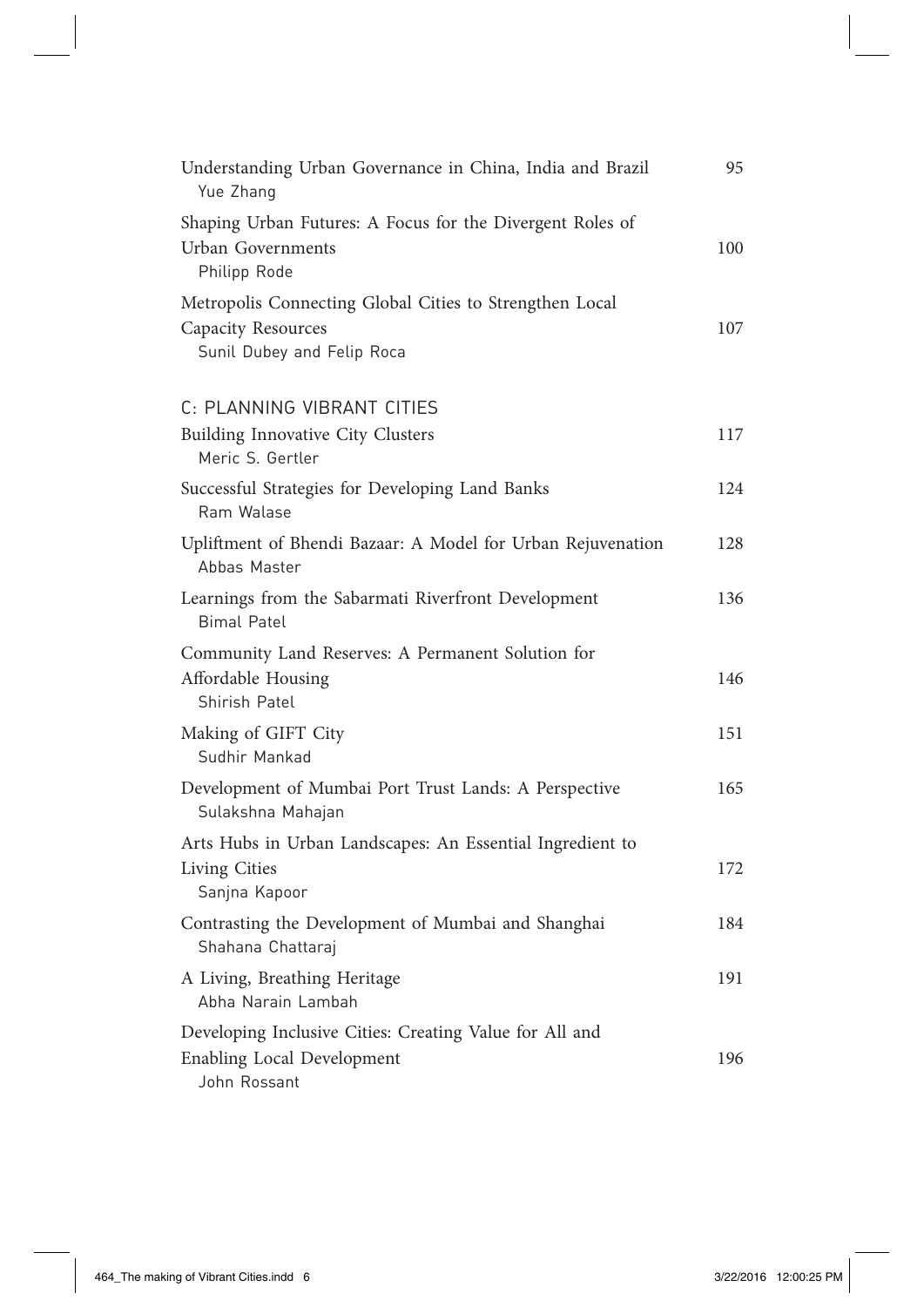| D: DELIVERING SUSTAINABLE BASIC SERVICES AND<br><b>INFRASTRUCTURE</b>                                |     |  |  |  |
|------------------------------------------------------------------------------------------------------|-----|--|--|--|
| Politics of Waste Management<br>Barbara Harriss-White                                                | 205 |  |  |  |
| Swacch Bharat: Transforming Urban Water and Sanitation<br>M. Ramachandran                            | 211 |  |  |  |
| Cleaning the City Environment: A Policy Perspective<br>Sunita Narain                                 |     |  |  |  |
| Efficient and Sustainable Financing Options for Transport<br>Infrastructure in Mumbai<br>Ashok Datar | 219 |  |  |  |
| Lessons from PPPs in Urban Transport<br>Madhay Pai                                                   | 236 |  |  |  |
| <b>Building Smart Cities</b><br>Sunil Mathur                                                         | 245 |  |  |  |
| Making Slum Redevelopment in Mumbai Successful<br>B.C. Khatua                                        | 250 |  |  |  |
| Housing for All by 2022: A Dream or Reality?<br>Vikram Jain, Aditya Agarwal and Ashish Karamchandani | 256 |  |  |  |
| Sustainable Urbanization and the Role of the State<br>Anita Arjundas                                 | 263 |  |  |  |
| Smart Solid Waste Management in BRICS Countries<br>Panagiotis Karamanos                              | 270 |  |  |  |
| E: FINANCING URBAN INFRASTRUCTURE                                                                    |     |  |  |  |
| Learnings from PPPs in Urban Infrastructure<br>Kalpana Morparia                                      | 283 |  |  |  |
| A Conducive Policy Environment: Financing Infrastructure<br>Vishakha Mulye                           | 290 |  |  |  |
| Institutional Architecture to Fund Urban Infrastructure Development 295<br>Manish Agarwal            |     |  |  |  |
| The Fiscal Health of Municipalities<br>Om Prakash Mathur                                             | 306 |  |  |  |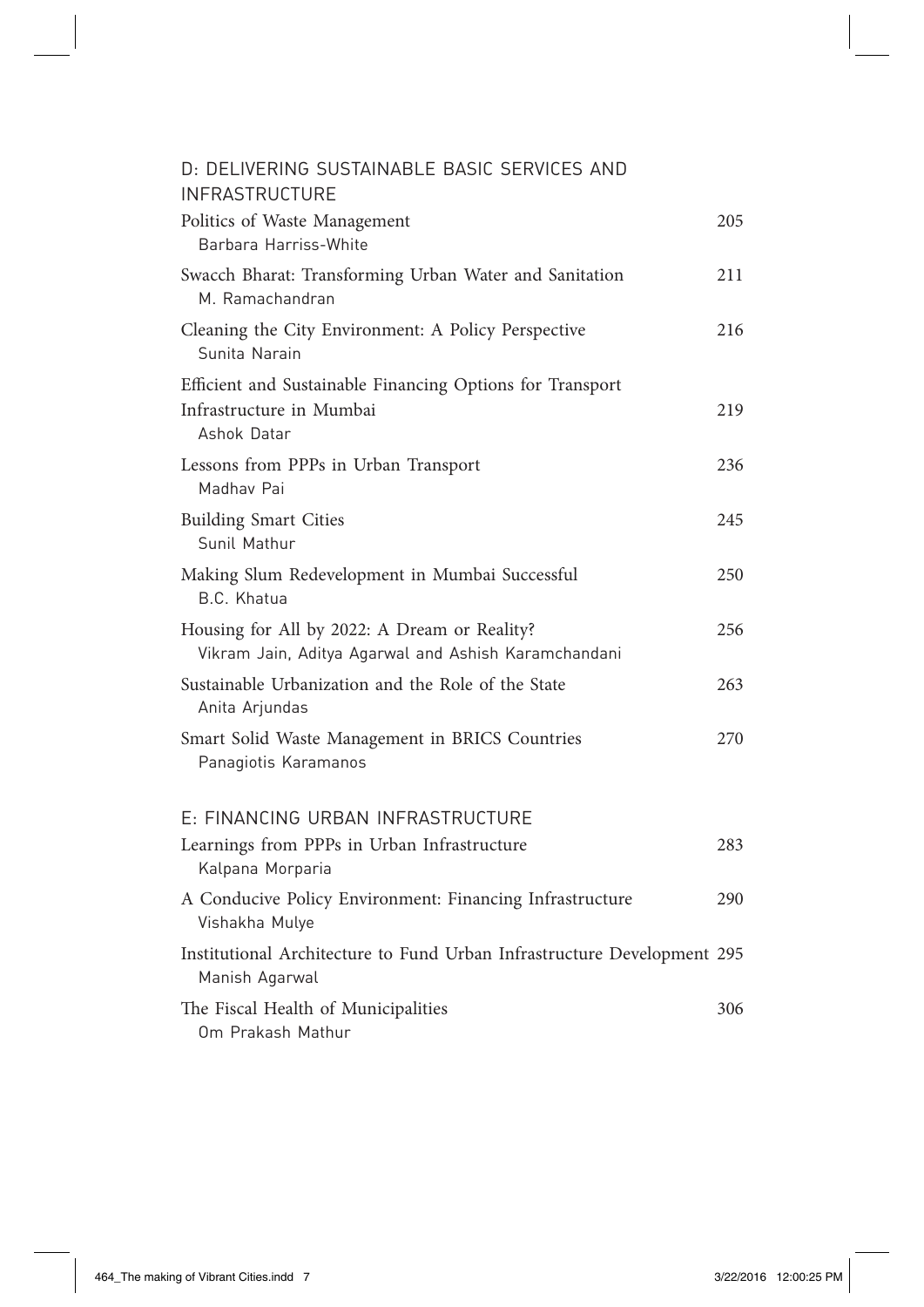### Foreword

*N.K. Nayar* Chairman, Mumbai First

Mumbai First is privileged to have been given the opportunity to collaborate with the government of Maharashtra and the government of India to convene the frst-ever BRICS Friendship Cities Conclave in Mumbai. The fact that India holds the BRICS Presidency from February 2016 makes this event even more momentous.

Today, the fve BRICS nations represent almost 3 billion people, i.e., 40 per cent of the world's population, and have a combined GDP of nearly US\$17 trillion, approximately one-fourth of the world's gross GDP. We believe that some of the BRICS nations will dominate the world's economy by 2050, and urbanization will be a driver of future growth. This makes it opportune for the BRICS economies to work together and to learn from their collective experiences to drive development. So far, the BRICS nations have made major strides in developing political, economic, and social ties, and the opening of the New Development Bank with its headquarters in Shanghai bears testimony to this.

In our endeavour to contribute to this cross-border dialogue on urban development and renewal we have commissioned the book,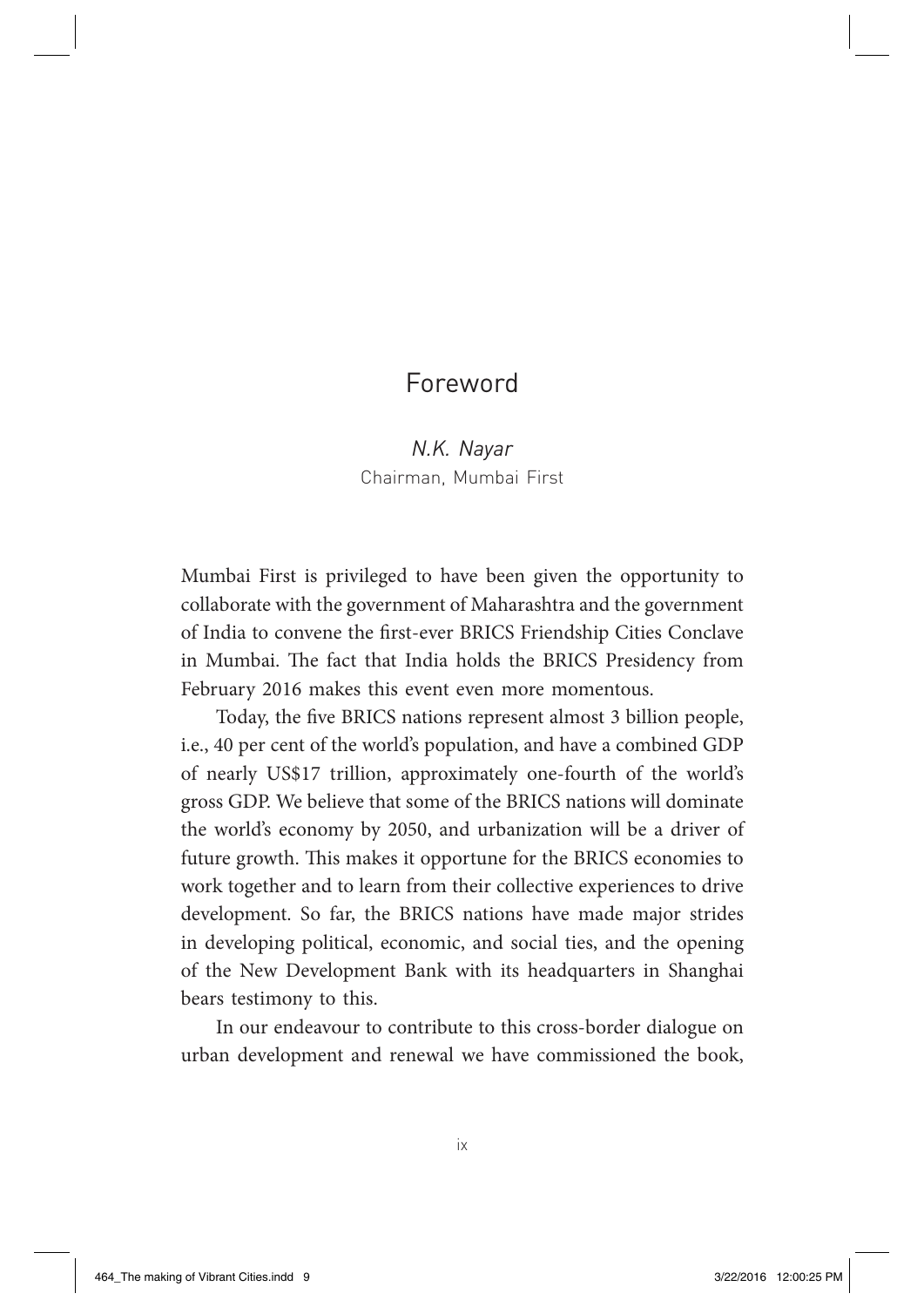The Making of Vibrant Cities. The book, a collection of ideas on urban themes straddling urban governance, fnance, land use and planning, transportation, sustainability and climate change, is an efort to bring together the thinking of various experts on meeting with the challenges of urbanization. We acknowledge that this book, the frst of its kind on so vast a subject as urbanization, is neither complete nor fully representative of the views of all the experts in the country. However, it is an important milestone to enriching the dialogue on urbanization, and to contribute to the broader global discussions on urban development, with contributions from over thirty urban experts from prestigious organizations, and a group of renowned and independent experts and practitioners.

Another key reason for putting together this collection is to create a substantive body of work that can be referenced by city administrators since it draws upon various city experiences, and presents innovative ideas for deliberation and execution. Such a collection, as we envision it, will help city administrators, elected representatives and concerned representatives on issues ranging from waste management to capacity building to reforming urban governance. We hope this collection of essays will be of immense value to various students across disciplines as they choose to build their careers in the urban feld.

Publishing this book would not have been possible without the unstinted eforts and contributions from various members of the BRICS Expert Committee that was constituted to curate and drive the development of the BRICS Friendship Cities Conclave.

In particular, I would like to acknowledge the invaluable contributions of Sunali Rohra, former Co-Leader of McKinsey & Company, Urban Practice in India and Shishir Joshi—CEO and Ashwini Takar—Manager Programs & Projects at Mumbai First for conceiving and driving this ambitious project. I would also like to thank Linda Viegas and Trilby Valladares for their administrative support.

x ← N.K. Nayar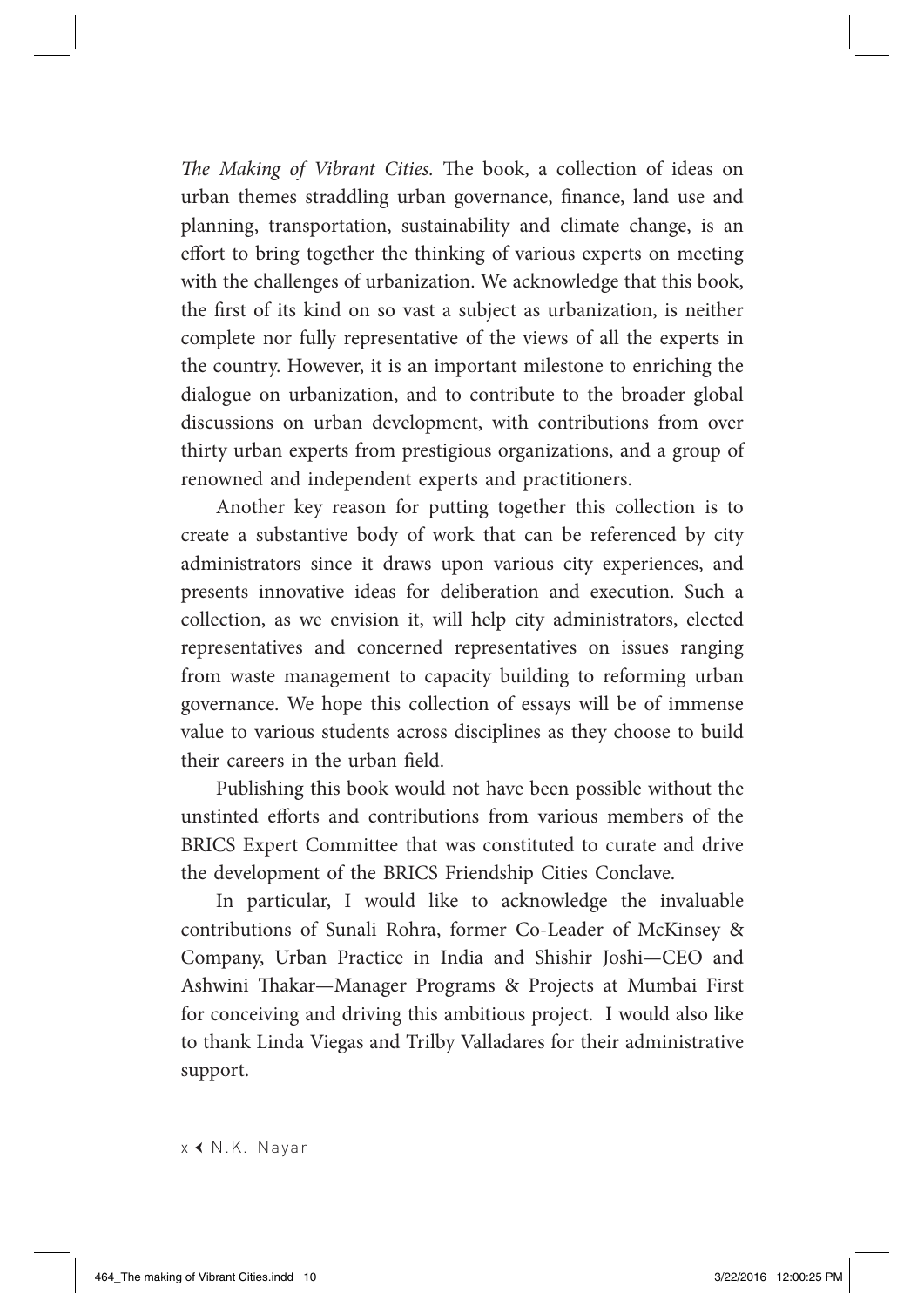Coming so far would not have been possible without the cooperation and patience of Ritu Vajpeyi Mohan and Meenakshi Singh, at Rupa Publications. We are grateful for their painstaking editorial contributions to help us take this ambitious project to fruition. Most of all, we are indebted and deeply appreciate the interest and efort taken by each author who has made a contribution to this book, despite the tight timelines and their busy schedules. This book is a culmination of their collective vision, passion and commitment to take forward the urban dialogue in BRICS Nations. We are particularly thankful to Indostar Capital Finance Ltd. for supporting us in this venture.

We sincerely hope this book will serve as an ideas handbook for various stakeholders, and help steer policy research, design, and implementation efforts related to urban development to renewal across the BRICS nations.

The Making of Vibrant Cities > xi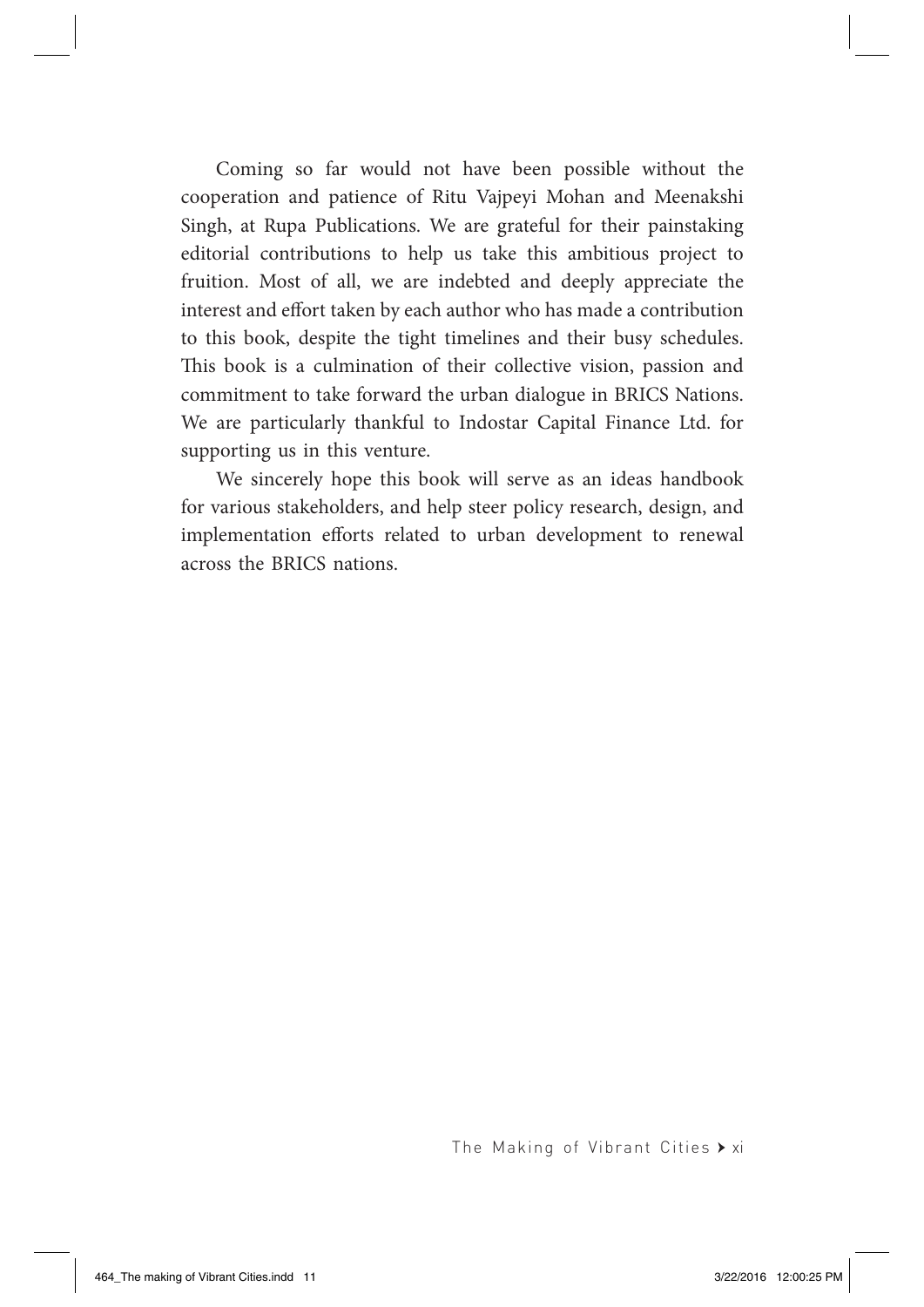## Smart Solid Waste Management in BRICS Countries

*Panagiotis Karamanos1*

Team Leader, European Union Technical Cooperation for Environment in India Project

Introduction

Inadequate and inefective solid waste management has signifcant public health and environmental consequences, including the spread of infectious diseases, water contamination, air pollution, greenhouse gas emissions, and damage to the ecosystems. Urbanization trends, governance issues, and lack of capacity building represent some of the important barriers to efective solid waste management.

As part of the objectives and the on-going work of the European Union Technical Cooperation for Environment in India Project, we believe it is important to introduce the key issues regarding solid

<sup>&</sup>lt;sup>1</sup>This essay has been prepared in the framework of the European Union Technical Cooperation for Environment in India Project.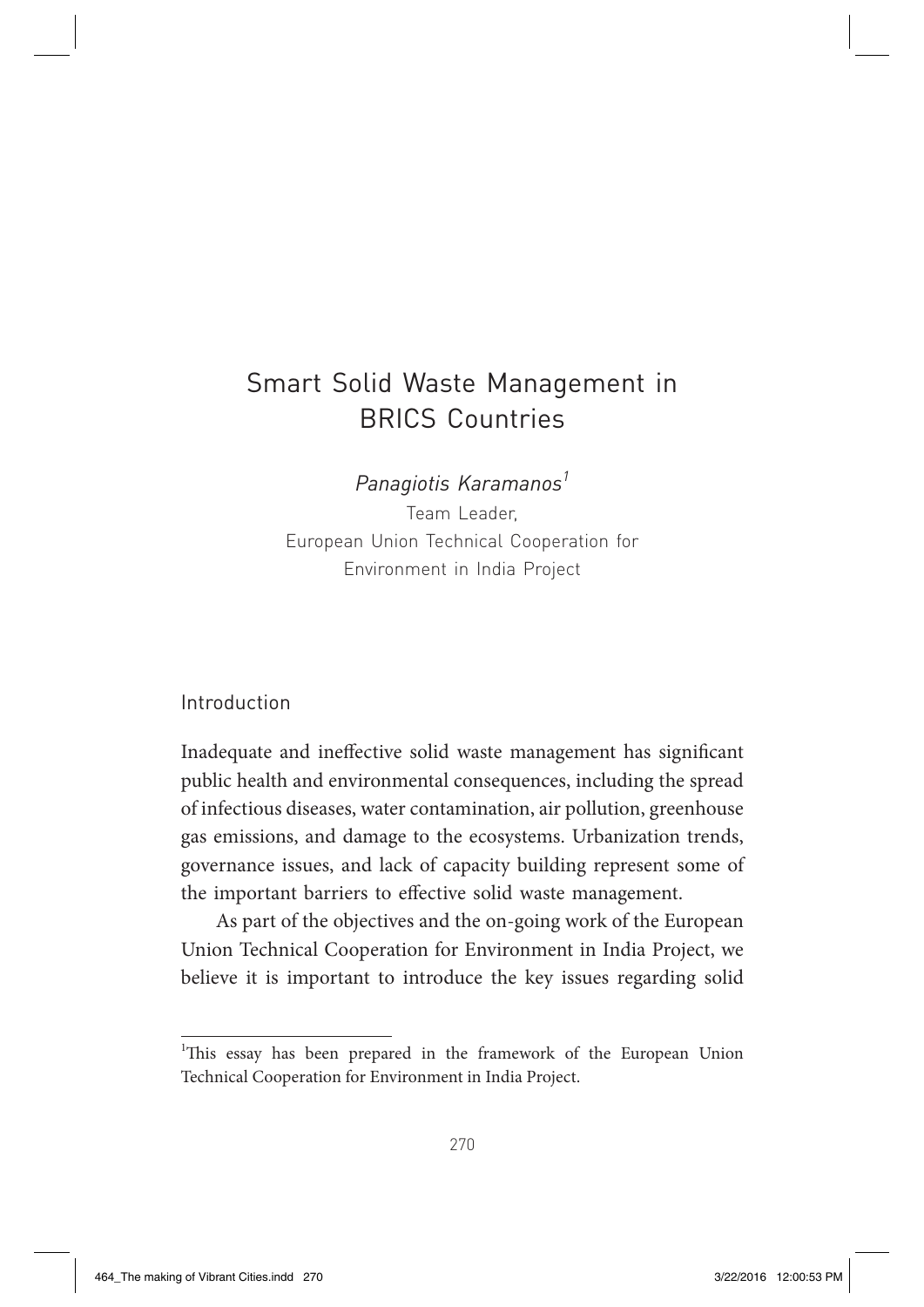waste management and share the best practices and policies.

In this essay, we present key global solid waste management facts, explain some important challenges, and make four recommendations to achieve smart solid waste management in BRICS countries. We cite examples and case studies from the European Union, India, Brazil and other countries to demonstrate the key points.

#### Solid Waste Management Facts

The annual generation of municipal solid waste across the world is in the range of two billion tonnes ([United Nations Environment Programme UNEP], 2015). This number largely depends on per capita waste generation levels (see Figure 1), the population, the level of development and other factors.



Figure 1: Waste Generation Per Capita in Kg/Year

Source: Waste Atlas<sup>2</sup>

Three billion people are without access to controlled solid waste disposal infrastructure while, according to the Intergovernmental Panel on Climate Change, in 2010, approximately 3 per cent of global

 $^{2}$ Available at http://www.atlas.d-waste.com, accessed on 15 December 2015.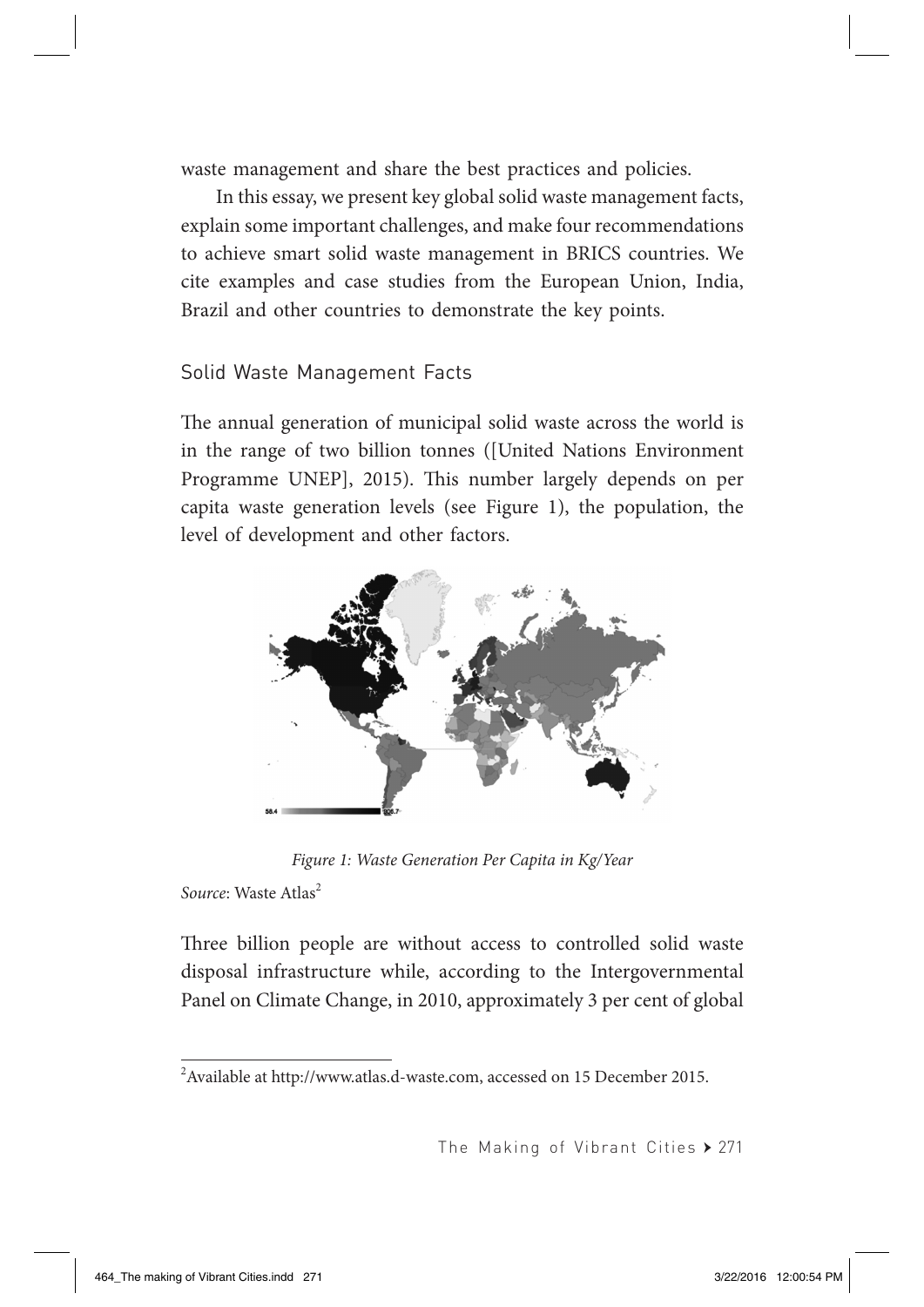greenhouse gas emissions was related to solid waste management, mainly methane from landfll operations (UNEP, 2015 and Figure 2).



Figure 2: Levels of Controlled Disposal for Selected Cities Source: Wasteaware and University of Leeds<sup>3</sup>

In terms of waste composition, organic material is dominant in low and lower-middle income countries, while paper, plastics and glass represent a larger fraction in upper-middle and high-income countries, compared to the other income categories (see Figure 3).



Figure 3: Municipal Solid Waste Composition by Country Income Levels Source: UNEP, 2015

<sup>3</sup>See UNEP, 2015, p. 65.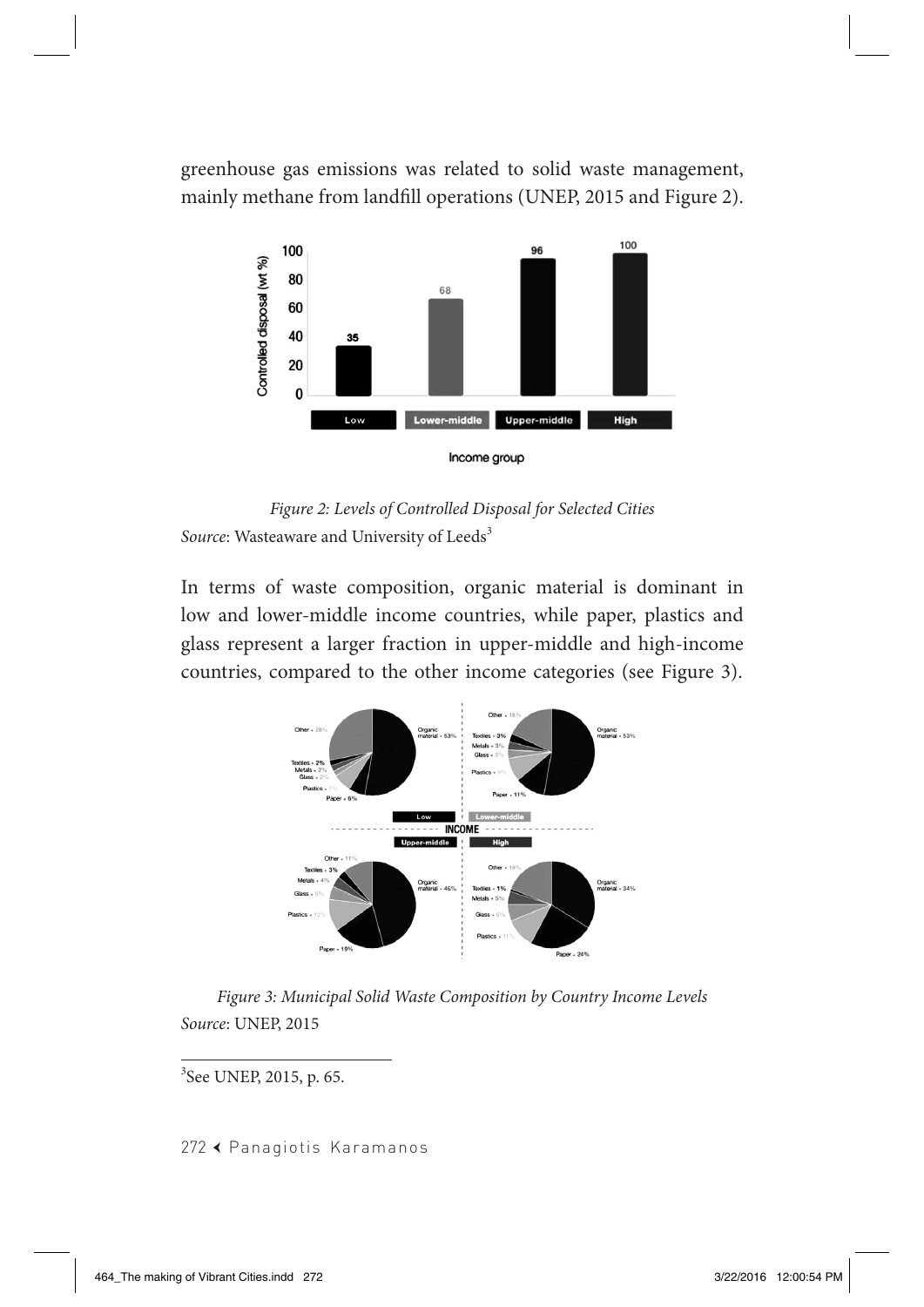#### Solid Waste Management Challenges

Many countries are facing signifcant challenges as their populations are growing, urbanization is increasing and the per capita waste generation too is rising. This is evident in Table 1 for BRICS countries. As the majority of solid waste is generated in cities, both per capita and total waste generation in urban areas are expected to increase signifcantly by 2025. For example, in the case of China, the per capita increase is at the rate of 67 per cent but, given the urbanization trends, the absolute increase is close to 170 per cent.

|                    | Current Available Data |         | 2025       |           |
|--------------------|------------------------|---------|------------|-----------|
| Country            | Kg/Capita/             | Kg/Day  | Kg/Capita/ | Kg/Day    |
|                    | Day                    |         | Day        |           |
| <b>Brazil</b>      | 1.03                   | 149.000 | 1.6        | 331.000   |
| China              | 1.02                   | 521.000 | 1.7        | 1.398.000 |
| India              | 0.34                   | 110.000 | 0.77       | 377.000   |
| Russian Federation | 0.93                   | 100.000 | 1.25       | 120.000   |
| South Africa       | $\mathfrak{D}$         | 53.000  |            | 72.000    |

#### **Table 1: Municipal Solid Waste Generation in Urban Areas of BRICS Countries**

Source: The World Bank, 2012

Often, the governance structure is not in line with solid waste management needs, and the problems are exacerbated by unclear or overlapping responsibilities, obsolete regulations and guidelines, lack of coordination and planning, and bureaucratic structures. Lack of technical capacity represents another important obstacle to the development of efective solutions. Furthermore, as human resources are sometimes scarce, knowledge sharing becomes even more important. The knowledge–capacity gap and the inadequate governance structure are sometimes partially flled by other stakeholders, such as non-governmental organizations. Moreover,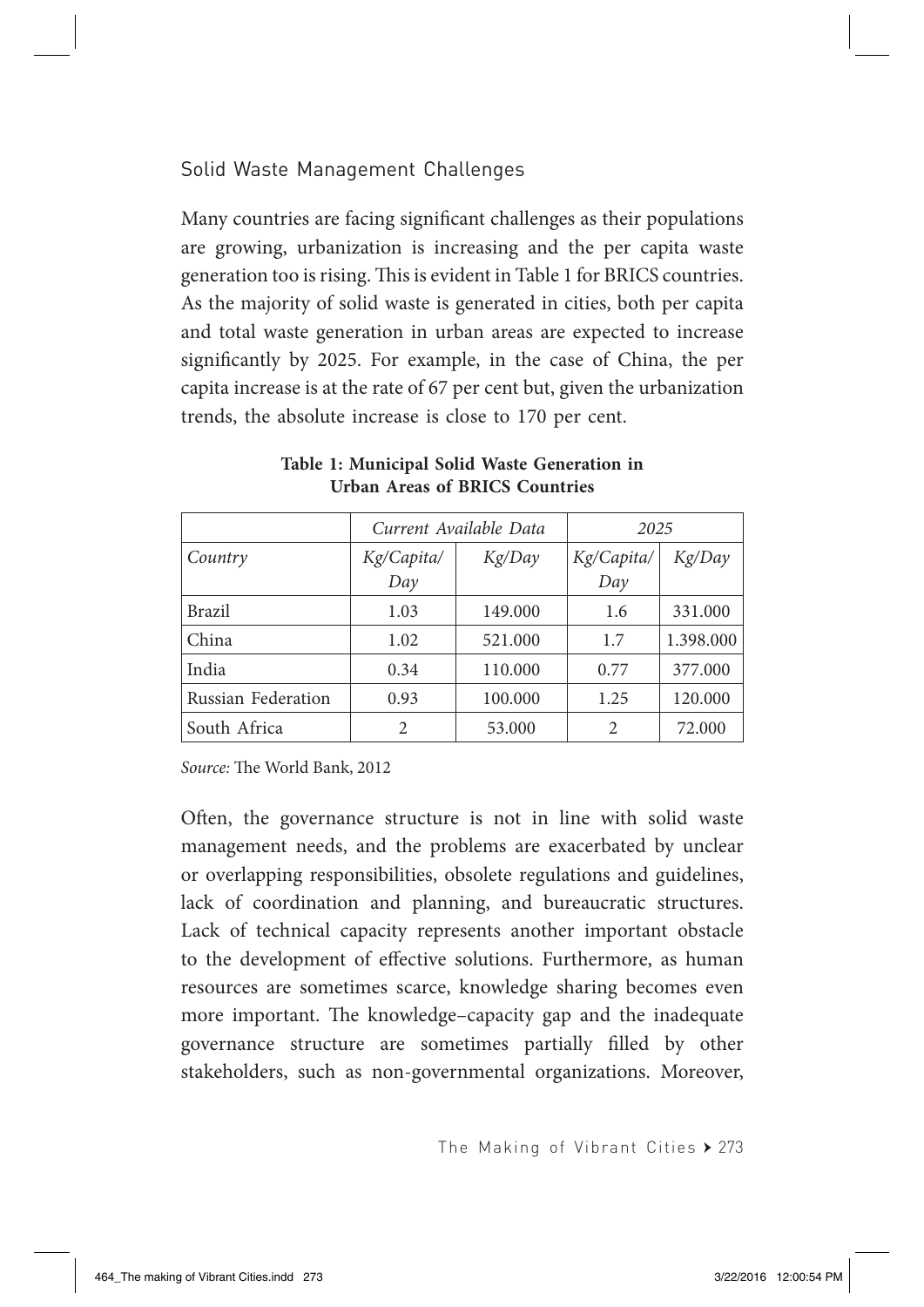without the necessary technical capacity, projects that are more complex and that involve new technologies or processes cannot materialize or be maintained.

Finally, fnancial resources at the local or national level are limited, and international donors can only cover a small fraction of the needs. By 2025, the solid waste management costs for lowincome and lower-middle income countries are estimated to exceed US\$ 90 billion (The World Bank, 2012). Therefore, financing these types of projects is going to be a great challenge.

#### Key Recommendations

'Τhere is no absolute defnition of a smart city, no end point, but rather a process, or series of steps, by which cities become more 'liveable' and resilient and, hence, able to respond quicker to new challenges.'<sup>4</sup>

Going by the above statement, there is no absolute defnition of smart solid waste management. Rather, it is important to identify the key issues that will make cities cleaner and more liveable.

A case in point is the European Union, which has implemented a number of policies on infrastructure development, capacity building, fnancing, target setting and other areas. For example, a minimum recycling target has been set for 2020 of 50 per cent for municipal waste and 70 per cent for construction waste. As a result, recycling rates have increased significantly (see Figure 4). These trends are likely to continue.

<sup>4</sup> UK's Department for Business, Innovation and Skills, 'Smart Cities Background Paper', 2013, p. 7.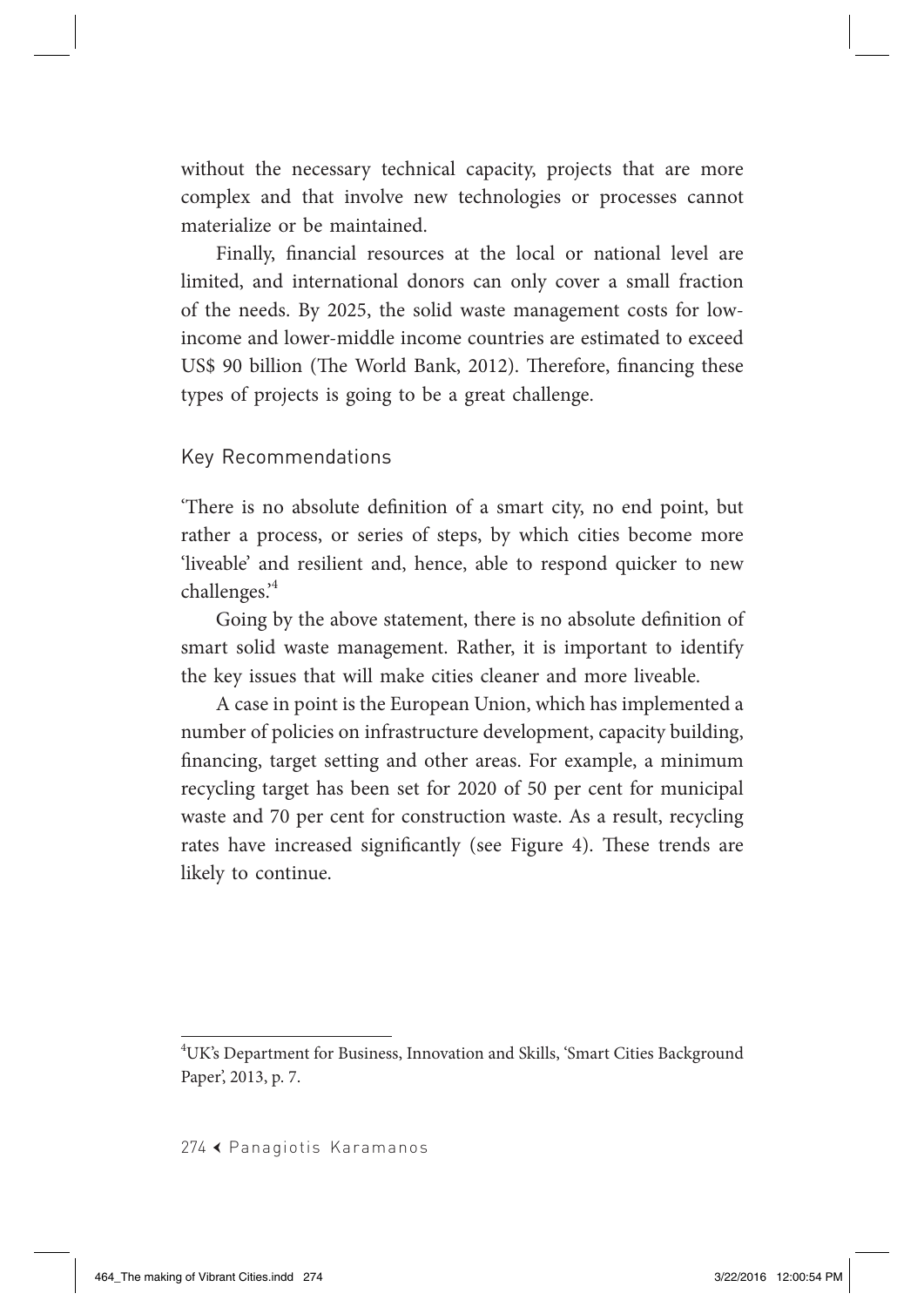

Figure 4: Municipal Waste Recycling Rates in 32 European Countries 2001–10 Source: EEA, 20135

In this essay, we make four recommendations, which we consider of high importance for smart solid waste management in BRICS countries.

#### **Embrace sustainable development goals**

In 2015, the United Nations adopted the Sustainable Development Goals (SDGs), requiring action in seventeen areas (see Figure 5), in order to ensure sustainable development across the world by 2030. A number of goals are directly or indirectly related to waste management: Goal 3 (good health and well-being); Goal 6 (clean water and sanitation); Goal 7 (affordable and clean energy); Goal 11 (sustainable cities and communities); Goal 12 (responsible consumption and production); Goal 13 (climate action); Goal 17 (partnerships for the goals), and so on. As SDGs provide a comprehensive approach to development, BRICS countries are encouraged to embrace them and mobilise the essential resources for their long-term achievement.

<sup>5</sup> European Environment Agency, 2013. See: http://www.eea.europa.eu/data-andmaps/fgures/municipal-waste-recycling-rates-in, accessed on 25 February 2016.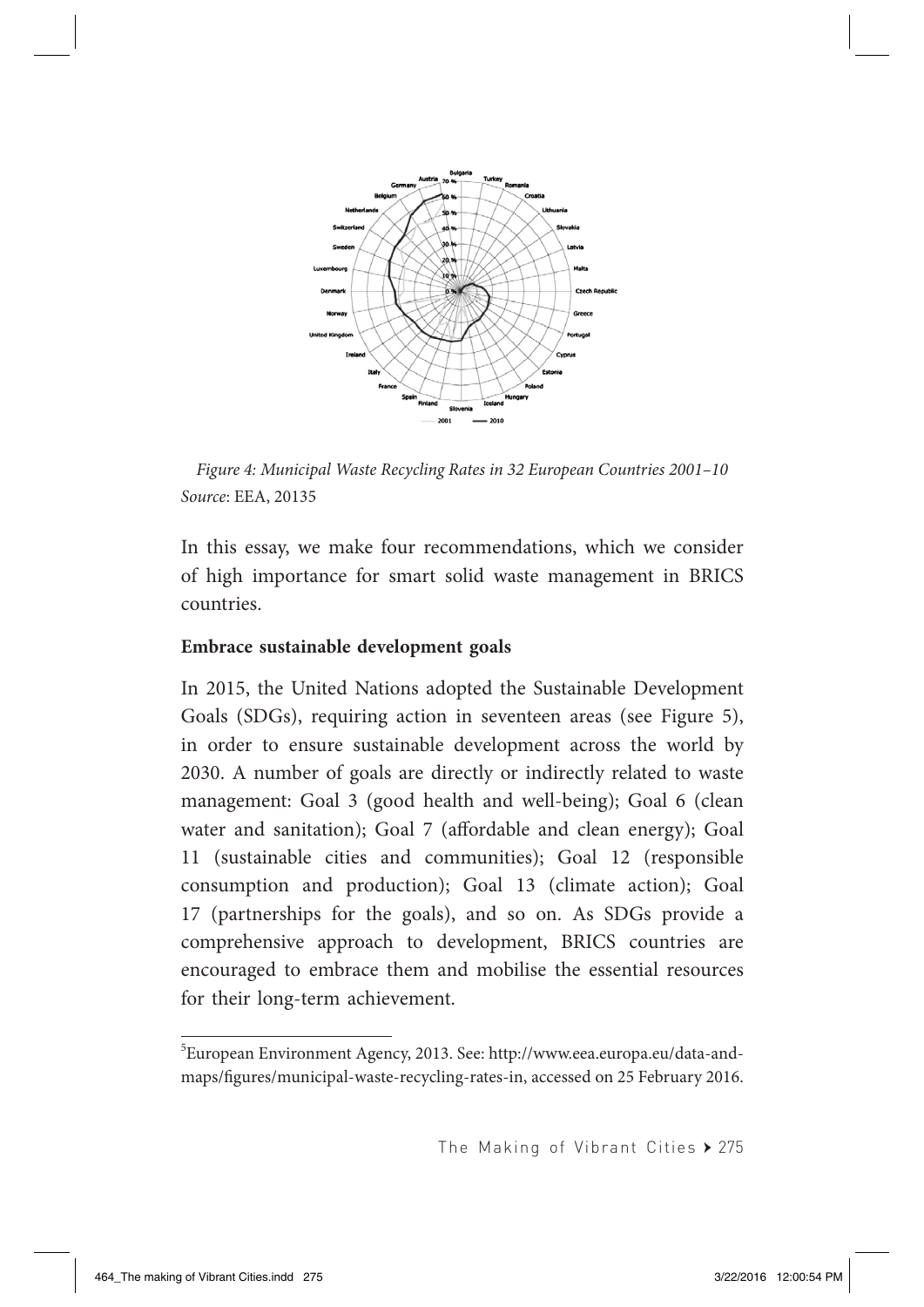

Figure 5: Sustainable Development Goals

Source: United Nations

#### **Adopt the waste management hierarchy**

The waste management hierarchy (see Figure 6) serves both as a communication tool, by presenting the waste management priorities in a visually appealing manner, as well as a policy tool since it introduces an order of preference regarding technology and policy options. Since one of the targets of Goal 12 is to 'substantially reduce waste generation through prevention, reduction, recycling and reuse'. BRICS countries should adopt the hierarchy and create the essential conditions for its implementation.



Figure 6: Waste Management Hierarchy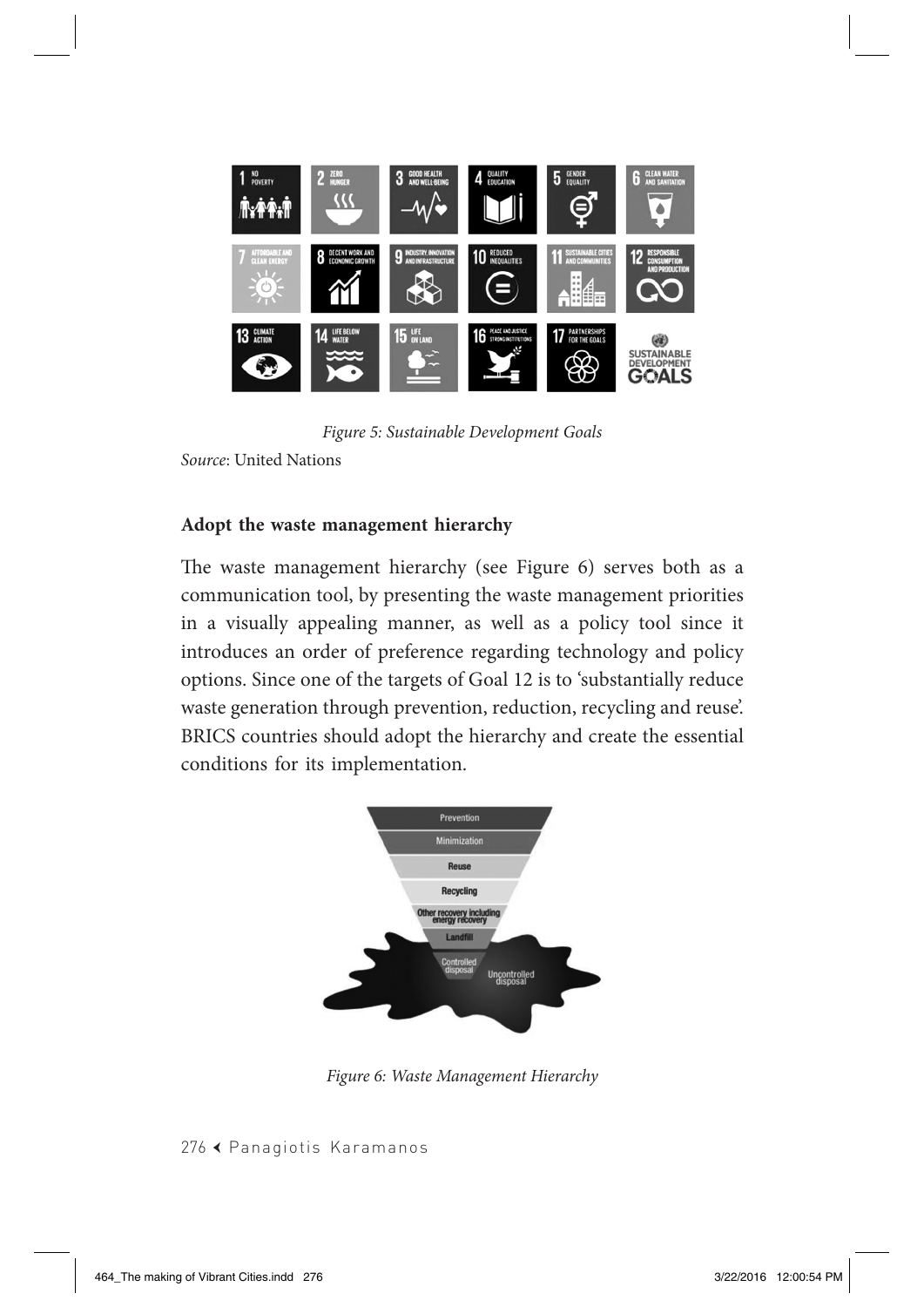#### **Emphasize capacity building**

Capacity building is an important element of smart solutions to solid waste challenges. It is also consistent with one of the targets of Goal 17, according to which it is important to 'enhance international support for implementing effective and targeted capacity building in developing countries …'

International donors have an important role to play. For example, as the largest single donor of development assistance, the European Union (EU) places a lot of emphasis on capacity building. A case study is presented in Table 2.

#### **Table 2: India and the EU—Working Together on Capacity Building**

The Technical Cooperation for Environment in India is an EU project focusing on capacity building on solid waste management and sewage treatment for New Delhi and Mumbai, based on the experience of both India and the EU. The beneficiaries are ministries, state agencies, municipal corporations, non-government organisations, and other institutions.

Key activities include an analysis of training needs, training programmes and technical support; study workshops, consultation workshops, seminars; and knowledge management tools. The programme provides an opportunity to enhance technical and institutional capacity, to create an enabling environment promoting clean technologies, to formulate efective policies, to further improve skills and technical know-how, and to increase awareness.

The duration of the project is from 2014-18 and it has been developed in close cooperation with the Ministry of Environment: Forests and Climate Change, the Ministry of Urban Development, and the Ministry of New and Renewable Energy. It is being implemented by a consortium of IVL Swedish Environmental Research Institute, Sweden; the Danish Technological Institute, Denmark; and the Shriram Institute for Industrial Research, India.

Overall, BRICS countries should emphasize capacity building on

The Making of Vibrant Cities > 277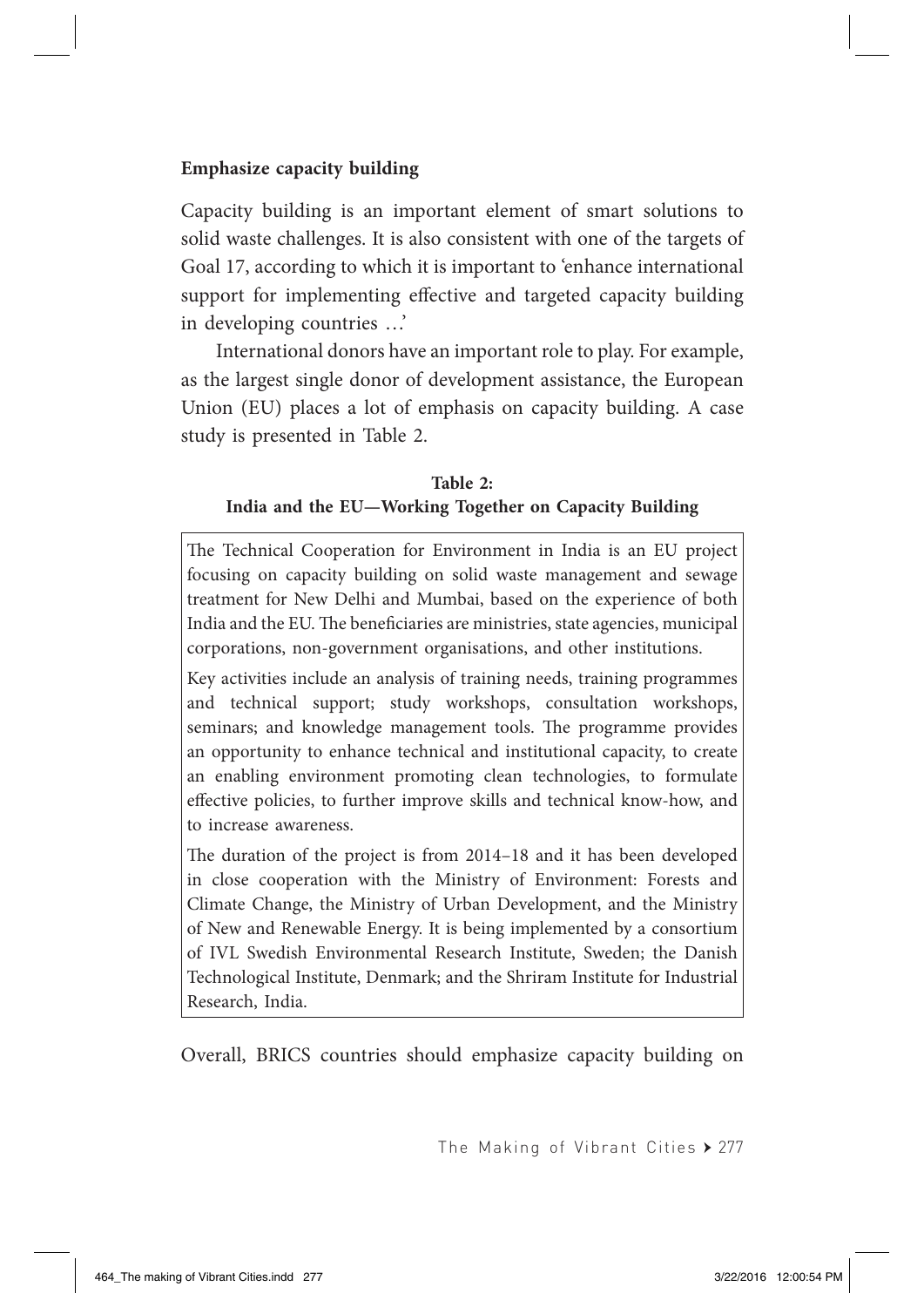technical matters, such as new technologies and processes—as well as institutional topics, such as the legal framework and policies. UNEP has issued a series of training manuals on integrated solid waste management, providing a valuable approach on this issue.

#### **Inspire good governance**

Essential principles of good governance include clear responsibilities, accountability, planning and public participation. Along those lines, UNEP (2015) has recommended that, for good governance, it is necessary to rely on a combination of direct regulations, economic instruments, and social instruments, that is, communication/ interaction with stakeholders. When governments adopt these principles, it can be expected that not only will waste management efectiveness increase but additional opportunities for funding and international cooperation too will materialize.

We wish to stress even more the importance of public participation, since, although local governments are in most cases responsible for waste management, a number of stakeholders can also play an important role in this process. Therefore, where the informal sector has been successful, the government should embrace it and work closely on common goals. This has been the case of waste picker organizations in Brazil (see Table 3).

Overall, BRICS countries should promote adherence to the principles of good governance, both at the local and the national levels.

In conclusion, BRICS countries should be committed to addressing the challenge of solid waste management in a comprehensive and smart way. In this short essay, we have introduced four key areas that we believe that should be prioritized. These areas should be supplemented by additional initiatives to achieve the objective of smart solid waste management.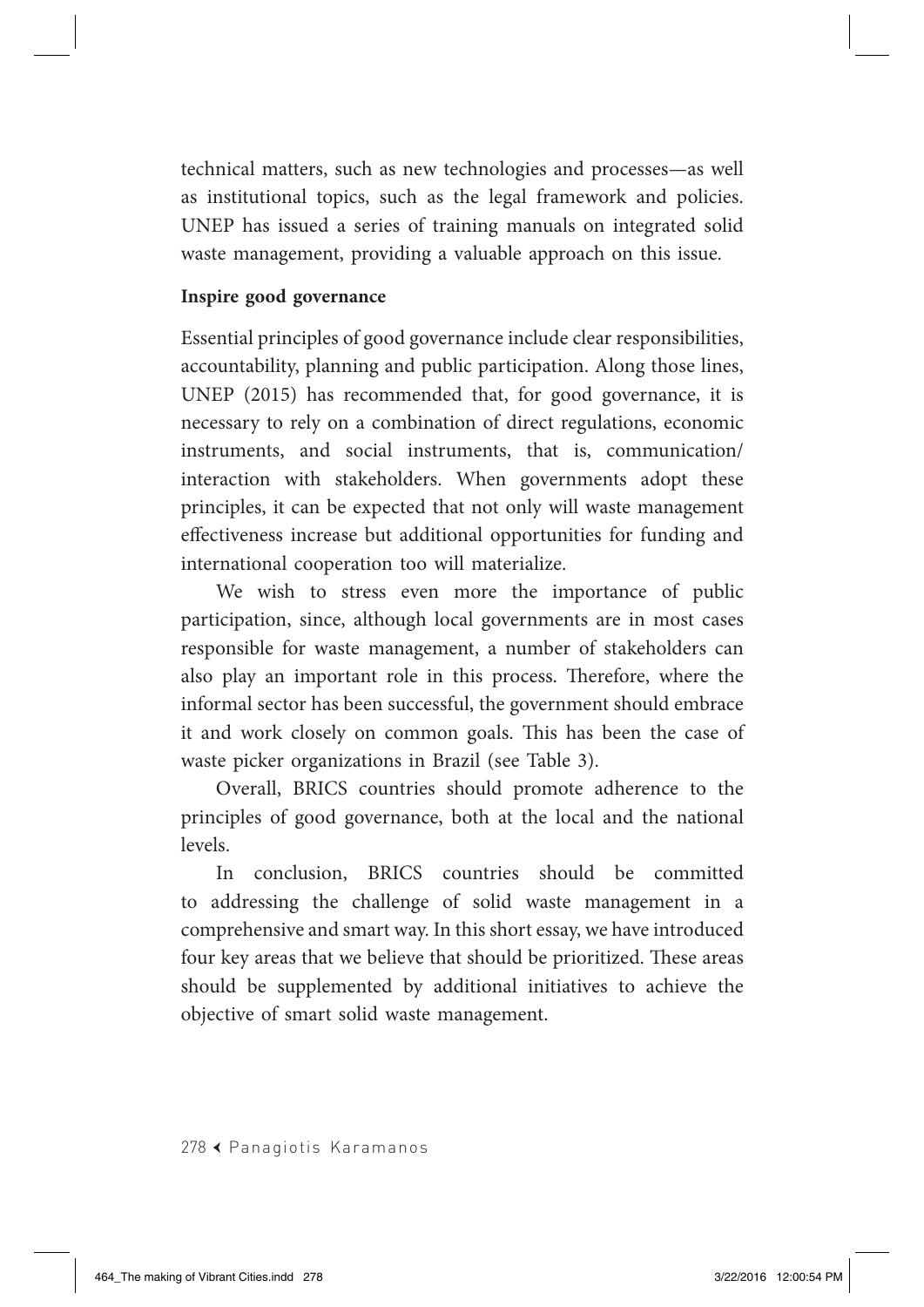**Table 3: Waste Picker Organizations in Brazil**



Source: Fergutz et al., 2011<sup>6</sup>

References

- European Environment Agency. 'Towards a Green Economy in Europe, EU Environmental Policy Targets and Objectives 2010–2050', EEA Report No. 8/2013.
- Fergutz, O., S. Dias, and D. Mitlin. 2011. 'Developing Urban Waste Management in Brazil with Waste Picker Associations', Environment & Urbanization 23(2): 597–608.
- Japan International Cooperation Agency. 2005. 'Supporting Capacity Development for Solid Waste Management in Developing Countries: Towards Improving Solid Waste Management Capacity of Entire Society'.
- Ogawa, H. 1996. 'Sustainable Solid Waste Management in Developing Countries', Paper presented at the 7th ISWA (International Solid Waste Association) International Congress and Exhibition, see http://www.gdrc.

6 Information obtained from UNEP, 2015, p. 179.

The Making of Vibrant Cities > 279